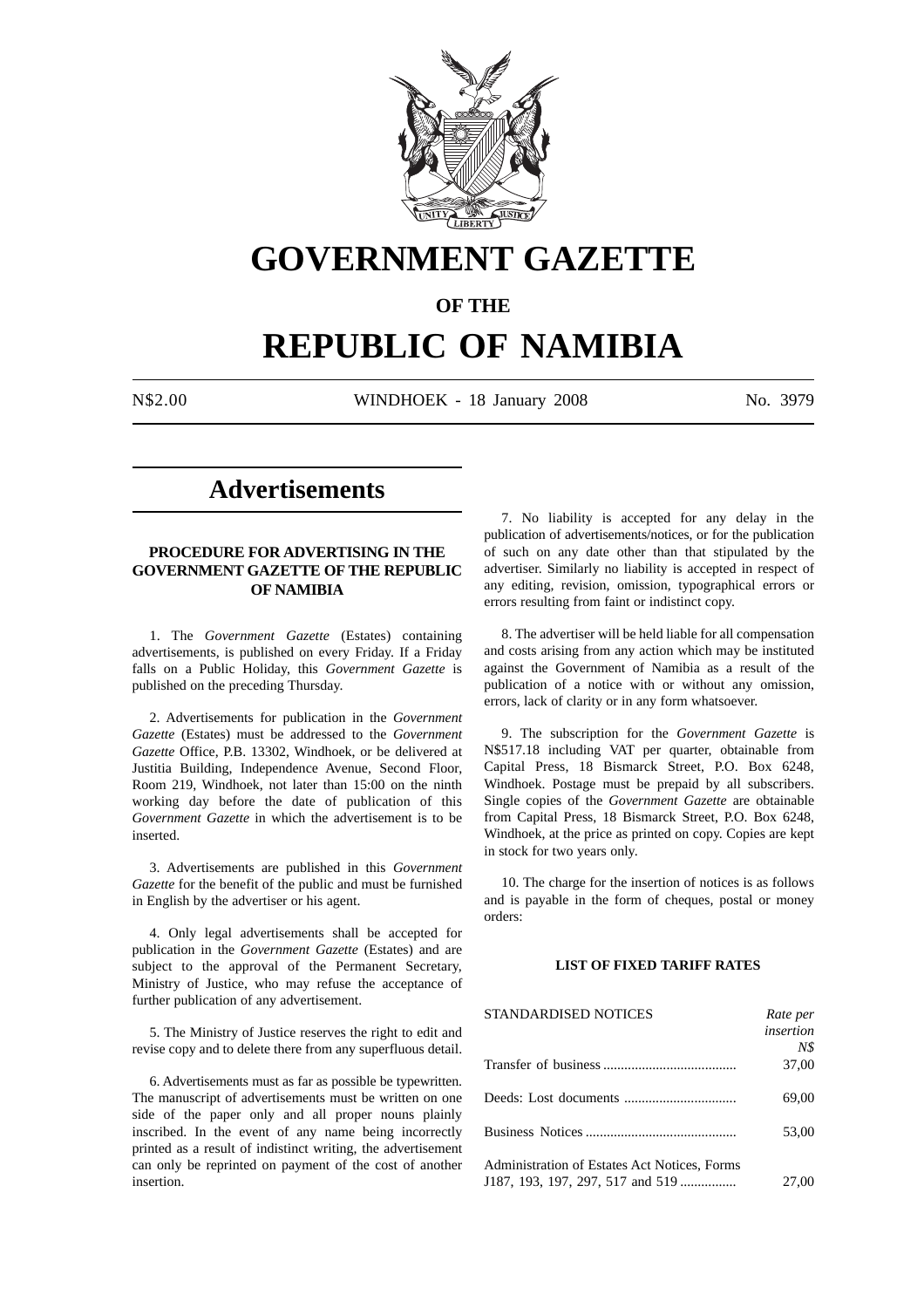|                                                                                                                                                                                                          | 48,00  |
|----------------------------------------------------------------------------------------------------------------------------------------------------------------------------------------------------------|--------|
| N.B. - Forms 2 and 6 - additional statements according<br>to word count table, added to the basic tariff.                                                                                                |        |
|                                                                                                                                                                                                          | 333,00 |
| Naturalisation notices (including a reprint for                                                                                                                                                          | 27,00  |
| Unclaimed moneys - only in the Government<br>Gazette, closing date 15 January (per entry of<br>"name, address and amount")                                                                               | 13,00  |
|                                                                                                                                                                                                          | 53,00  |
|                                                                                                                                                                                                          | 27,00  |
| <b>NON-STANDARDISED NOTICES</b>                                                                                                                                                                          |        |
| Company notices:                                                                                                                                                                                         |        |
| Short notices: Meetings, resolutions, offers of<br>compromise, conversions of companies, voluntary<br>windings-up, etc.: closing of members' registers<br>for transfer and/or declarations of dividends. | 120,00 |
| Declaration of dividends with profit statements,                                                                                                                                                         | 267,00 |
| Long notices: Transfers, changes in respect of<br>shares or capital redemptions, resolutions,                                                                                                            | 373,00 |

Insolvency Act and Company Act Notices:

| Liquidators' and other appointees' notices | 120,50<br>80,00 |
|--------------------------------------------|-----------------|
|                                            | 120,00          |
| SALES IN EXECUTION AND OTHER PUBLIC SALES: |                 |
|                                            | 207.00          |
|                                            |                 |

| Public auctions, sales and tenders: |        |
|-------------------------------------|--------|
|                                     | 69.00  |
|                                     | 171.00 |
|                                     | 253.00 |

#### ORDERS OF THE COURT

| Provisional and final liquidations or                  |        |
|--------------------------------------------------------|--------|
|                                                        |        |
| Reduction of change in capital mergers, offers         |        |
|                                                        | 157.00 |
| Judicial managements, <i>curator bonis</i> and similar |        |
|                                                        | 373.00 |
|                                                        | 48.00  |
| Supersession and discharge of petitions (J.158)        | 40,00  |

11. The charge for the insertion of advertisements other than the notices mentioned in paragraph 10 is at the rate of N\$13,00 per cm double column. (Fractions of a cm must be calculated as a cm).

12. No advertisements shall be inserted unless the charge is prepaid. Cheques, drafts, postal or money orders must be made payable to the Ministry of Justice, Private Bag 13302, Windhoek.

#### **FORM J 187**

#### **LIQUIDATION AND DISTRIBUTION ACCOUNTS IN DECEASED ESTATES LYING FOR INSPECTION**

In terms of section 35(5) of Act 66 of 1965, notice is hereby given that copies of the liquidation and distribution accounts (first and final, unless otherwise stated) in the estates specified below will be open for the inspection of all persons interested therein for a period of 21 days (or shorter or longer if specially stated) from the date specified or from the date of publication hereof, whichever may be the later, and at the offices of the Master and Magistrate as stated.

Should no objection thereto be lodged with the Master concerned during the specified period, the executor will proceed to make payments in accordance with the accounts.

288/2007 VRIES Roland Patrick, 6610300200- 267, Windhoek, Windhoek, Windhoek, Entrust Executors and Trustees, P.O. Box 80597, Windhoek.

\_\_\_\_\_\_\_\_\_\_\_\_\_\_\_\_\_

#### **FORM J 193**

#### **NOTICE TO CREDITORS IN DECEASED ESTATES**

All persons having claims against the estates mentioned below are hereby called upon to lodge their claims with the executors concerned, within 30 days (or otherwise as indicated) calculated from the date of publication hereof. The information is given in the following order. Estate number, surname and Christian names, date of birth, identity number, last address, date of death; surviving spouse's names, surname, date of birth and identity number, name and address of executor or authorised agent, period allowed for lodgement of claims if other than 30 days.

1104/2007 McKAY Desmond Elray, Windhoek, 1 December 1972, 72120100160, Windhoek, 11 December 2007. Investment Trust Co., P.O. Box 11267, Klein Windhoek.

1046/2007 STEPHANUS Katrina, Windhoek, 15 September 1969, 69091500530, P.O. Box 626, Mariental, Erf 517 Berg Street, Mariental, 17 November 2007. Philemon Stephanus, 11 September 1969, 69091100494. Mr. Hitjevi Obafemi Tjiroze, Trustco Estate Planners and Administrators (Pty) Ltd, Robert Mugabe Avenue, P.O. Box 11363, Windhoek.

1027/2007 BARNARD Theunis Johannes, Windhoek, 29 May 1954, 54052900286, Oranjemund, 23 August 2007. First National Trust, P.O. Box 448, Windhoek.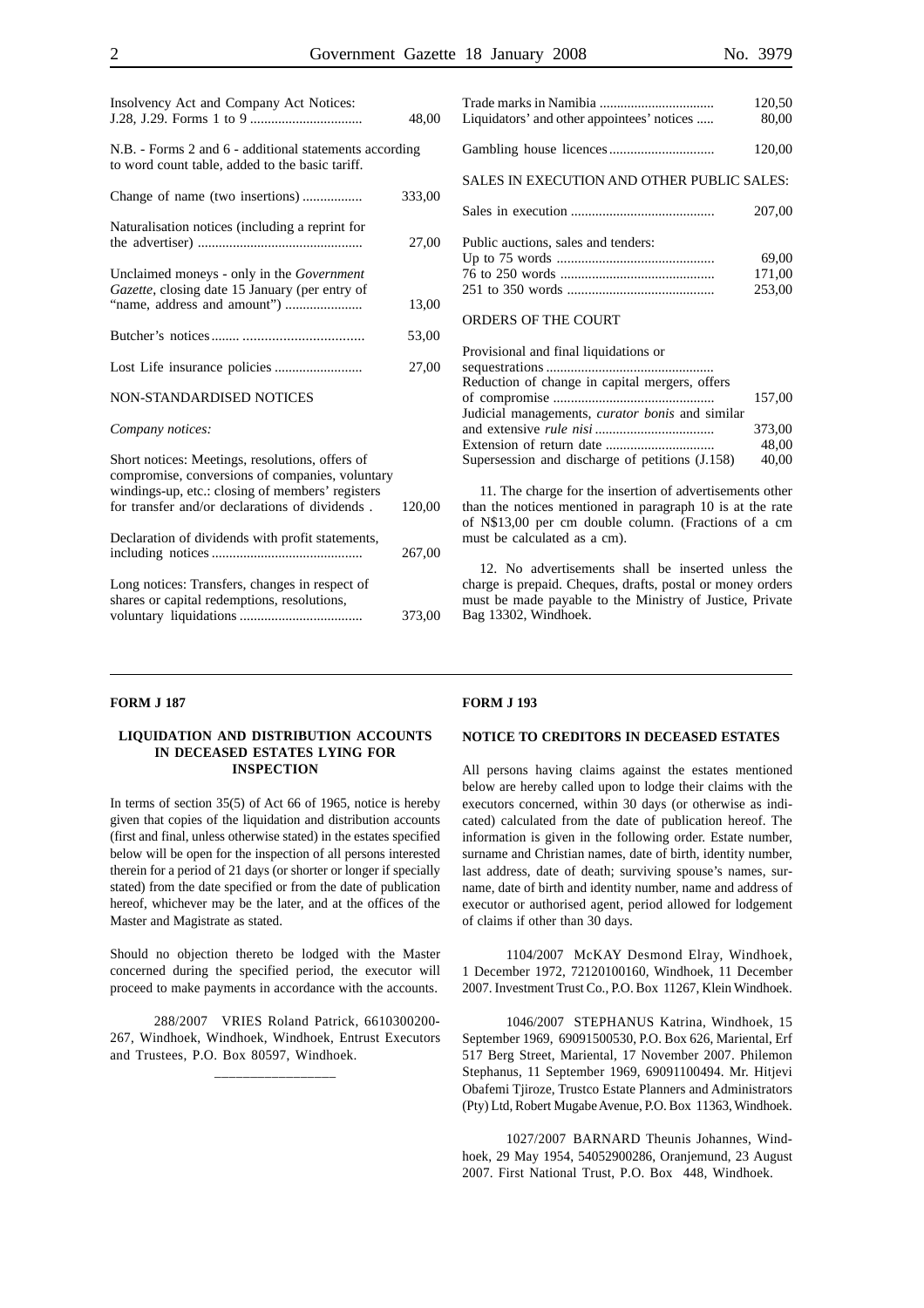1102/2007 OPPERMAN Stephanus, Windhoek, 27 November 1953, 53112700236, Erf 283, Khomasdal, 8 November 2007, Anna Johanna Opperman, 20 August 1958, 58082000376. Standard Executors and Trustees, P.O. Box 2164, Windhoek.

\_\_\_\_\_\_\_\_\_\_\_\_\_\_\_\_\_

#### **FORM 5**

## **PAYMENT OF DIVIDENDS AND COLLECTION OF CONTRIBUTIONS IN SEQUESTRATED ESTATES OR COMPANIES BEING WOUND UP**

The liquidation accounts and plans of distribution or contribution in the sequestrated estates or companies being wound up mentioned below having been confirmed on dates mentioned therein, notice is hereby given, pursuant to sub-section (1) of section one hundred and thirteen of the Insolvency Act, 1936, and section 409(2) of the Companies Act, 1973, that dividends are in the course of payment or contributions are in the course of collection in the said estates or companies as set forth below, and that every creditor liable to contribution is required to pay the trustee the amount for which he/she is liable at the address mentioned below.

The particulars are given in the following order: Number of estate or company; name and description of estate or company; date when account confirmed; whether a dividend is being paid or contribution collected or both; name and address of Trustee or Liquidator.

W13/04 **Angola Duty Free Trading cc -** (In Liquidation). 29 November 2007. No Dividends paid to Concurrent Creditors. Third Liquidation and Distribution Account. I.R. McLaren and D.J. Bruni, Joint Liquidators, Investment Trust Company (Pty.) Ltd., P.O. Box 11267, Klein Windhoek.

W12/04 **Santa Clara Import and Export cc -** (In Liquidation). 26 May 2002. No Dividends paid to Concurrent Creditors. First Liquidation and Distribution Account. I.R. McLaren and D.J. Bruni, Joint Liquidators, Investment Trust Company (Pty.) Ltd., P.O. Box 11267, Klein Windhoek.

W12/04 **Santa Clara Import and Export cc -** (In Liquidation). 23 November 2007. No Dividends paid to Concurrent Creditors. Second Liquidation and Distribution Account. I.R. McLaren and D.J. Bruni, Joint Liquidators, Investment Trust Company (Pty.) Ltd., P.O. Box 11267, Klein Windhoek.

W30/98 **Insolvent Estate Leon and Monica Carstens**. 24 November 2007. Dividends paid to Concurrent Creditors. Fourth Supplementary First and Final Liquidation and Distribution Account. D.J. Bruni, Trustee Investment Trust Co. (Pty.) Ltd., P.O. Box 11267, Klein Windhoek.

W30/06 **Insolvent Estate Adriaan Jacobus Louw t/a Diamond Motors**. 30 November 2007. Dividends paid to Concurrent Creditors. First and Final Liquidation and Distribution Account. D.J. Bruni Trustee Investment Trust Company (Pty.) Ltd., P.O. Box 11267, Klein Windhoek.

W11/04 **Balumuka Angola Trading cc -** (In Liquidation). 29 November 2007. No Dividends paid to Concurrent Creditors. Second Liquidation and Distribution Account. I.R. McLaren and D.J. Bruni, Joint Liquidators, Investment Trust Company (Pty.) Ltd., P.O. Box 11267, Klein Windhoek.

W11/04 **Balumuka Angola Trading cc - (In Liq**uidation). 29 November 2007. No Dividends paid to Concurrent Creditors. Third Liquidation and Distribution Account. I.R. McLaren and D.J. Bruni, Joint Liquidators, Investment Trust Company (Pty.) Ltd., P.O. Box 11267, Klein Windhoek.

W13/04 **Angola Duty Free Trading cc** - (In Liquidation). 29 November 2007. No Dividends paid to Concurrent Creditors. Second Liquidation and Distribution Account. I.R. McLaren and D.J. Bruni, Joint Liquidators, Investment Trust Company (Pty.) Ltd., P.O. Box 11267, Klein Windhoek.

W12/04 **Santa Clara Import and Export cc -** (In Liquidation). 23 November 2007. No Dividends paid to Concurrent Creditors. Third Liquidation and Distribution Account. I.R. McLaren and D.J. Bruni, Joint Liquidators, Investment Trust Company (Pty.) Ltd., P.O. Box 11267, Klein Windhoek.

## **IN THE HIGH COURT OF NAMIBIA CASE NO: (P) I 1459/2007**

\_\_\_\_\_\_\_\_\_\_\_\_\_\_\_\_\_

In the matter between:

**SWABOU INVESTMENTS (PTY) LTD** Plaintiff

and

**EXECUTOR OF THE ESTATE LATE PETRUS JAKOBUS VAN WYK** First Defendant **KATRINA MARTHA VAN WYK** Second Defendant

#### **NOTICE OF SALE IN EXECUTION**

IN THE EXECUTION of Judgment granted by the High Court of Namibia signed by the Registrar of the High Court of Namibia on **21 September 2007**, the following immovable property will be sold on **7 February 2008** at **10h00** at the following erf.

| CERTAIN ERF: | No. Rehoboth B 576                           |
|--------------|----------------------------------------------|
| MEASURING:   | 1,127 square metres                          |
| SITUATE:     | In Rehoboth                                  |
| HELD:        | In terms of Landtitle dated 9 August<br>1979 |
| SUBJECT:     | To the conditions therein contained          |

THE PROPERTY CONSISTS OF : 3 bedrooms, 1 bathroom, 1 toilet, 1 kitchen, 1 lounge/diningroom, 1 single garage, 1 barbeque area.

#### **CONDITIONS OF SALE:**

The Sale takes place subject to the Conditions of Sale, which can be inspected at the offices of the Deputy Sheriff, REHOBOTH.

DATED at WINDHOEK on 26 November 2007.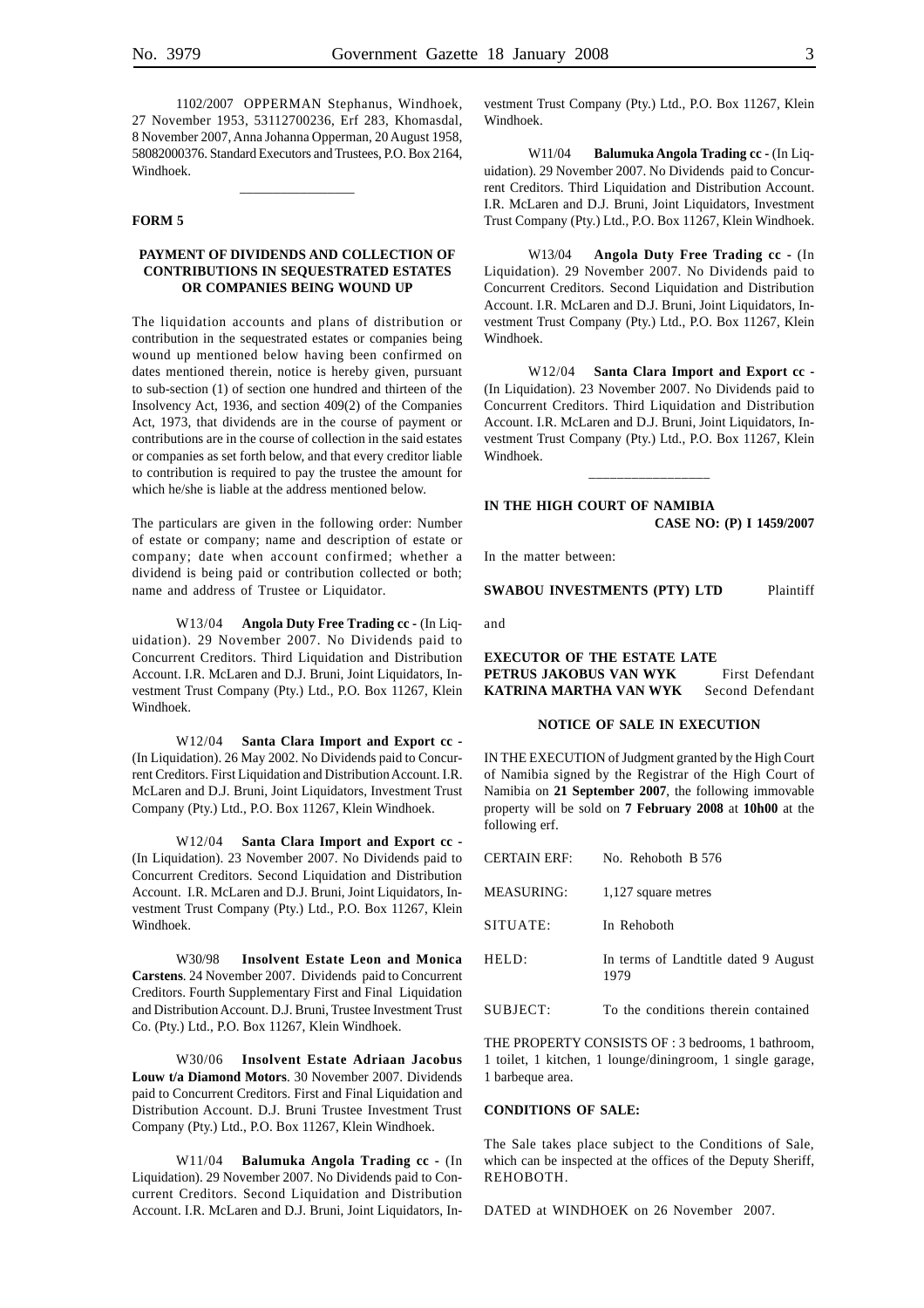## B.J. VAN DER MERWE VAN DER MERWE-GREEFF INC. PLAINTIFF'S LEGAL PRACTITIONERS 20 BISMARCK STREET,WINDHOEK

#### **IN THE HIGH COURT OF NAMIBIA**

In the matter between:

## **SWABOU BANK LIMITED** Plaintiff

and

**JOHN ENGLISH** First Defendant **SUSIE ENGLISH** Second Defendant

\_\_\_\_\_\_\_\_\_\_\_\_\_\_\_\_\_

## **NOTICE OF SALE IN EXECUTION**

Pursuant to a Judgment of the above Honourable Court granted on **31 August 2004**, the following immovable property will be sold without reserve and voetstoots by the Deputy Sheriff of the District of **TSUMEB** on **Tuesday**, **5 February 2008** at **09h00** at the erf.

| <b>CERTAIN:</b>   | Erf No. 1688, (A Portion of Erf No.<br>233), Tsumeb, (Extension No. 1)                    |
|-------------------|-------------------------------------------------------------------------------------------|
| SITUATE:          | In the Municipality of Tsumeb<br>Registration Division "B"                                |
| <b>MEASURING:</b> | 1174 (One One Seven Four) Square<br>Metres                                                |
| CONSISTING OF:    | 1 x Lounge, 1 x Kitchen, 3 x Bed-<br>rooms, 1 x Bathroom, 1 x Garage,<br>1 x Outside W/C: |

The "Conditions of Sale-in-Execution" will lie for inspection at the office of the Deputy Sheriff at TSUMEB and at the Head Office of Plaintiff at Windhoek and Plaintiff's Attorneys, Fisher, Quarmby and Pfeifer, at the undermentioned address.

DATED at WINDHOEK this 23rd day of NOVEMBER 2007.

E.H. PFEIFER FISHER, QUARMBY AND PFEIFER LEGAL PRACTITIONERS FOR PLAINTIFF 108 SWABS BUILDING POST MALL P.O. BOX 37 WINDHOEK

## **IN THE HIGH COURT OF NAMIBIA (P) CASE NO. I 1501/2004**

\_\_\_\_\_\_\_\_\_\_\_\_\_\_\_\_\_

In the matter between:

**CITY OF WINDHOEK** Plaintiff

and

**E.A. KERAMEN** Defendant

#### **NOTICE OF SALE IN EXECUTION OF IMMOVABLE PROPERTY**

In execution of a Judgment of the above Honourable Court granted on **19 August 2004**, a sale will be held on **Thursday**, **7 February 2008** at Erf 782, 48 Von Bodenhausen Street at **10h00** of the following property:

CERTAIN: Erf 782 48 von Bodenhausen Street SITUATE: In the Municipality of Windhoek MEASURING: 1142 m<sup>2</sup>

- 1. The sale is subject to the terms and conditions of the rules of the High Court of Namibia, the property being sold "voetstoots" and as it stands and subject to the conditions of the existing Title Deed.
- 2. One-tenth of the purchase price shall be paid immediately after the property is declared to be sold and the balance of the purchase price together with interest thereon at the rate of 20% per annum monthly in advance to be paid against registration of transfer, which shall be given and taken forthwith after the sale.
- 3. The following improvements are on the property (although nothing in this respect is guaranteed):

#### **RESIDENCE**

A lounge, 3 bedrooms, 2 bathrooms, kitchen and garage.

4. The complete conditions of sale will be read out at the time of the sale and may be inspected prior thereto at the offices of the Deputy Sheriff of Windhoek and the offices of the Municipal Council of Windhoek and Plaintiff's Attorneys Du Toit Associates, at the undermentioned address.

DU TOIT ASSOCIATES LEGAL PRACTITIONER FOR PLAINTIFF HOUSE LEGIS OFFICIO 15 ROBERT MUGABE AVENUE WINDHOEK \_\_\_\_\_\_\_\_\_\_\_\_\_\_\_\_\_

## **IN THE MAGISTRATE'S COURT FOR THE DISTRICT OF WINDHOEK**

## **HELD AT WINDHOEK CASE NO: 8291/2002**

In the matter between:

**NATIONAL HOUSING ENTERPRISE** Plaintiff

and

#### **TITUS N AND MARIA JOHANNES** Defendant

**NOTICE OF SALE IN EXECUTION**

IN EXECUTION of a Judgment granted by the above Honourable Court against the Execution Debtor the following Property will be sold by Public Auction on **19 FEBRUARY 2008** by the MESSENGER OF THE COURT for the district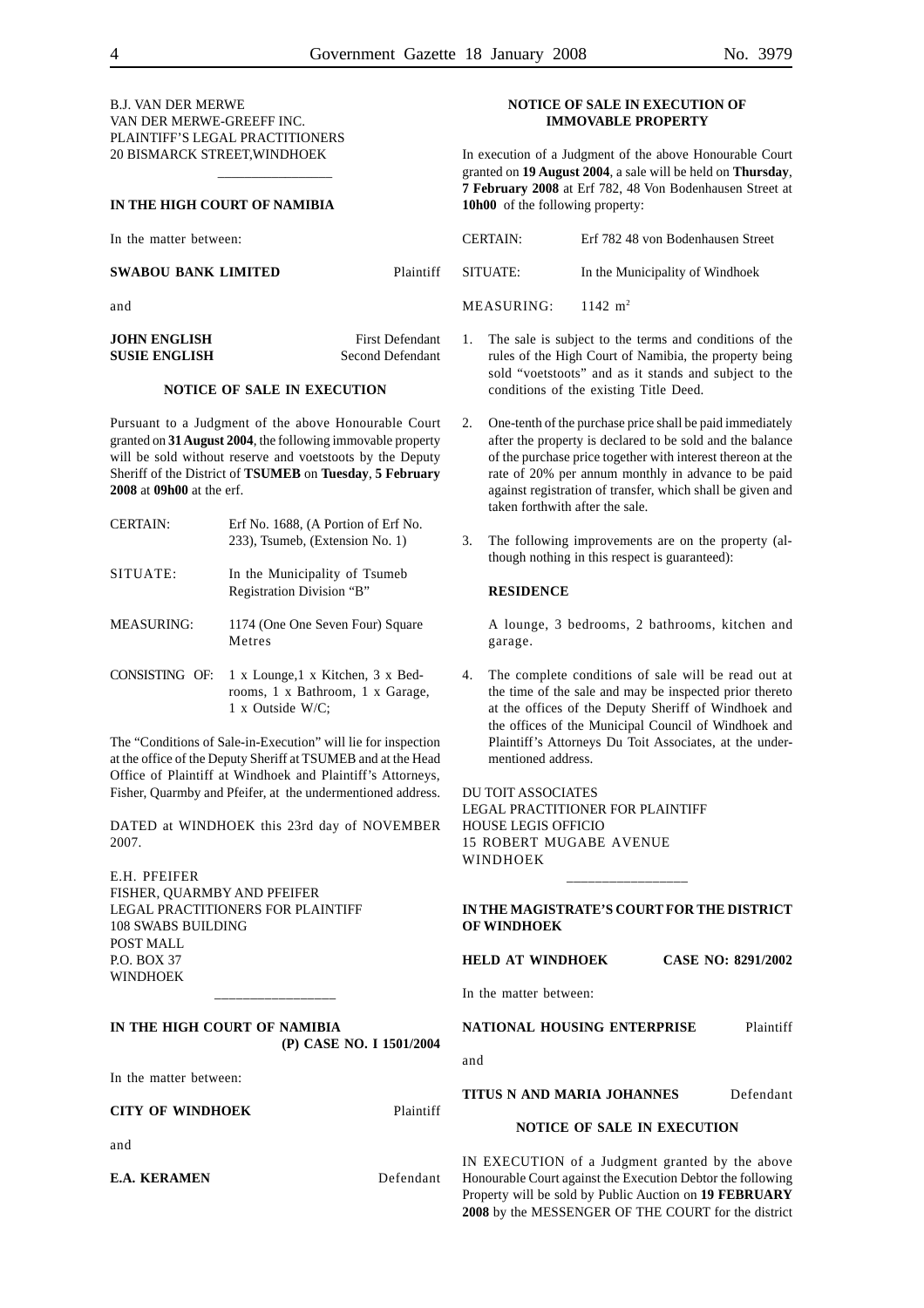of **WINDHOEK** in front of the Magistrate's office in MUNGUNDA STREET, in KATUTURA, WINDHOEK, AT **10h00.**

| <b>CERTAIN:</b>   | Erf 1189 Township Katutura<br>(Extension No. 3) |
|-------------------|-------------------------------------------------|
| SITUATE:          | In the Municipality of Windhoek                 |
| <b>MEASURING:</b> | 223 Square Metres                               |

With all fixed improvements thereon consisting of

#### **ONE TWO BEDROOMED DWELLING HOUSE**

although no guarantee is given in this regard.

#### **CONDITIONS OF SALE:**

- 1. The Sale is subject to the provisions of the Magistrate's Court Act No. 32 of 1944, as amended.
- 2. The Property will be sold "voetstoots" according to the existing title deed.
- 3. One-tenth of the Purchase Price will be payable immediately after the sale in cash, the balance together with interest thereon at 20% per annum against transfer to be secured by a Bank or Building Society guarantee, and which transfer shall be given without delay.
- 4. The following fixed improvements are on the property, although no warranty is given in this regard:

#### **ONE TWO BEDROOMED DWELLING HOUSE**

5. The complete Conditions of Sale will be read out at the time of the Sale and may be inspected at the offices of the MESSENGER OF THE COURT, WINDHOEK.

R. OLIVIER AND CO. ATTORNEY FOR PLAINTIFF 122 ROBERT MUGABE AVENUE WINDHOEK

#### **IN THE MAGISTRATE'S COURT FOR THE DISTRICT OF WINDHOEK**

\_\_\_\_\_\_\_\_\_\_\_\_\_\_\_\_\_

#### **HELD AT WINDHOEK CASE NO: 2092/2007**

In the matter between:

#### **NATIONAL HOUSING ENTERPRISE** Plaintiff

and

#### **TOMAS AKWENYE UUGWANGA** Defendant

#### **NOTICE OF SALE IN EXECUTION**

IN EXECUTION of a Judgment granted by the above Honourable Court against the Execution Debtor the following Property will be sold by Public Auction on **19 FEBRUARY 2008** by the MESSENGER OF THE COURT for the district of **WIND-HOEK** in the Magistrate's office in MUNGUNDA STREET, in KATUTURA, WINDHOEK AT **10h00.**

| <b>CERTAIN:</b> | Erf 2529 Township Goreangab<br>(Portion of Erf 499 Extension1) |
|-----------------|----------------------------------------------------------------|
| SITUATE:        | In the Municipality of Windhoek                                |
| MEASURING:      | 303 Square Metres                                              |

With all fixed improvements thereon consisting of

#### **ONE TWO BEDROOMED DWELLING HOUSE**

although no guarantee is given in this regard.

#### **CONDITIONS OF SALE:**

- 1. The Sale is subject to the provisions of the Magistrate's Court Act No. 32 of 1944, as amended.
- 2. The Property will be sold "voetstoots" according to the exsising title deed.
- 3. One-tenth of the Purchase Price will be payable immediately after the sale in cash, the balance together with interest thereon at 20% per annum against transfer to be secured by a Bank or Building Society guarantee, and which transfer shall be given without delay.
- 4. The following fixed improvements are on the property, although no warranty is given in this regard:

## **ONE TWO BEDROOMED DWELLING HOUSE**

5. The complete Conditions of Sale will be read out at the time of the Sale and may be inspected at the offices of the MESSENGER OF THE COURT, WIND-HOEK.

R. OLIVIER AND CO. ATTORNEY FOR PLAINTIFF 122 ROBERT MUGABE AVENUE WINDHOEK

**IN THE MAGISTRATE'S COURT FOR THE DISTRICT OF WINDHOEK**

\_\_\_\_\_\_\_\_\_\_\_\_\_\_\_\_\_

| <b>CASE NO: 1792/2002</b><br>HELD AT WINDHOEK |
|-----------------------------------------------|
|-----------------------------------------------|

In the matter between:

**NATIONAL HOUSING ENTERPRISE** Plaintiff

and

#### **ERWIN GURIRAB** Defendant

## **NOTICE OF SALE IN EXECUTION**

IN EXECUTION of a Judgment granted by the above Honourable Court against the Execution Debtor the following Property will be sold by Public Auction on **19 FEBRUARY 2008** by the MESSENGER OF THE COURT for the district of **WINDHOEK** the Magistrate's office in MUNGUNDA STREET, in KATUTURA, WINDHOEK AT **10h00**.

| CERTAIN: | Erf 9489 Township: Katutura |
|----------|-----------------------------|
|          | (Extension No: 19)          |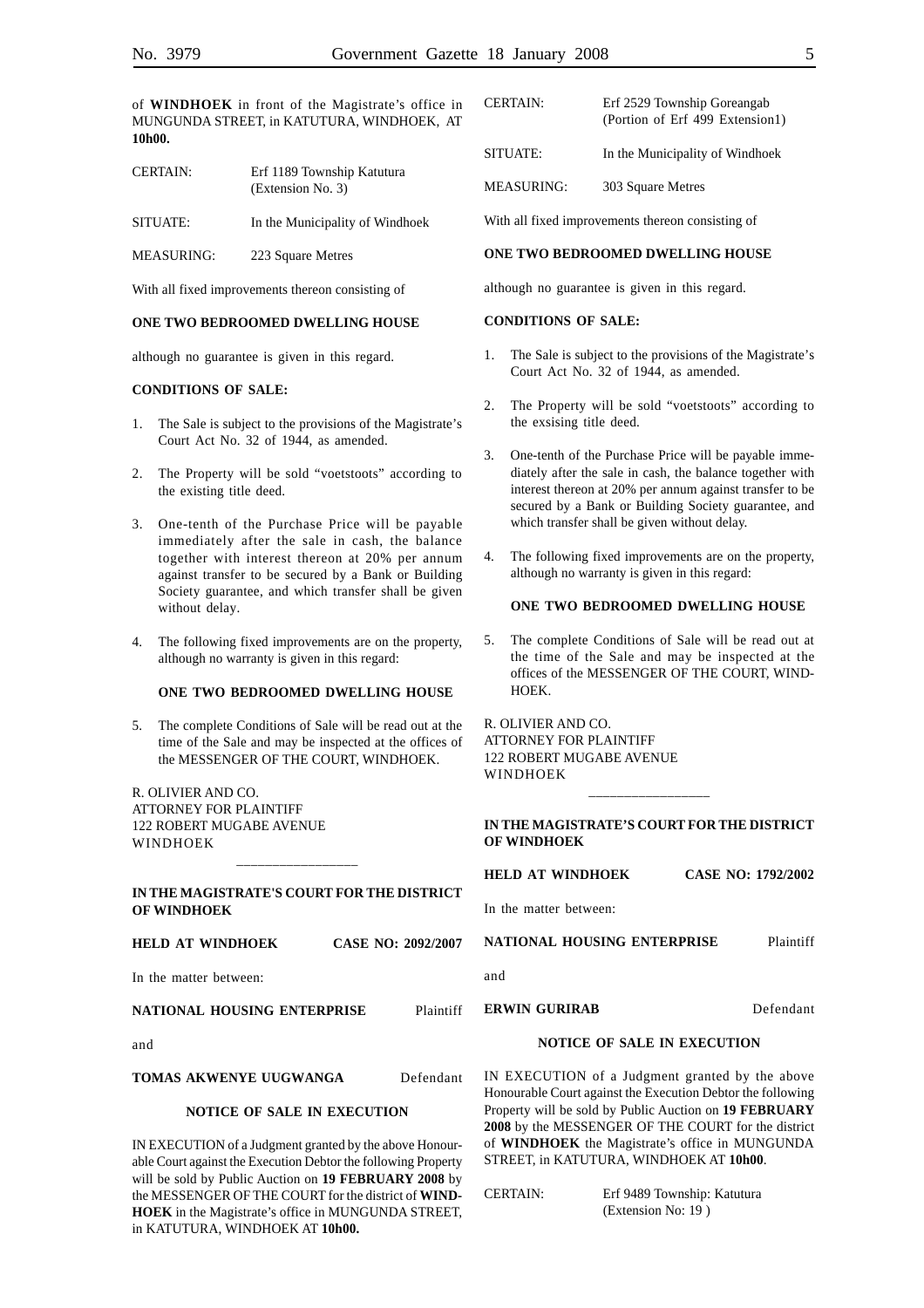SITUATE: In the Municipality of Windhoek

MEASURING: 304 Square Metres

With all fixed improvements thereon consisting of

#### **ONE ONE BEDROOMED DWELLING HOUSE**

although no guarantee is given in this regard.

#### **CONDITIONS OF SALE:**

- 1. The Sale is subject to the provisions of the Magistrate's Court Act No. 32 of 1944, as amended.
- 2. The Property will be sold "voetstoots" according to the exsising title deed.
- 3. One-tenth of the Purchase Price will be payable immediately after the sale in cash, the balance together with interest thereon at 20% per annum against transfer to be secured by a Bank or Building Society guarantee, and which transfer shall be given without delay.
- 4. The following fixed improvements are on the property, although no warranty is given in this regard:

#### **ONE ONE BEDROOMED DWELLING HOUSE**

5. The complete Conditions of Sale will be read out at the time of the Sale and may be inspected at the offices of the MESSENGER OF THE COURT, WIND-HOEK.

\_\_\_\_\_\_\_\_\_\_\_\_\_\_\_\_\_

R. OLIVIER AND CO. ATTORNEY FOR PLAINTIFF 122 ROBERT MUGABE AVENUE WINDHOEK

## **IN THE HIGH COURT OF NAMIBIA**

In the matter between:

## **FIRST NATIONAL BANK OF NAMIBIA LIMITED** Plaintiff

and

#### **MACK DEZIDER DROTSKY** Defendant

### **NOTICE OF SALE IN EXECUTION OF IMMOVABLE PROPERTY**

In Execution of a Judgement of the above Honourable Court in the abovementioned suit, a sale will be held on **14 FEBRUARY 2008** at **11h00** at the premises of the undermentioned property of the Defendant.

| <b>CERTAIN:</b>   | Erf No. 547, Rocky Crest Extension<br>No. 1                                  |
|-------------------|------------------------------------------------------------------------------|
| SITUATE:          | In the Municipality of Windhoek<br>Registration Division"K"<br>Khomas Region |
| <b>MEASURING:</b> | 375 (Three Seven Five) Square metres                                         |

The following improvements are on the property (although nothing in this respect is guaranteed).

1 X LOUNGE, 1 X DINING ROOM, 1 X KITCHEN, 3 X BEDROOMS, 2 X BATHROOMS, 1 X SHOWER, 2 X W/C

- 1. The Sale is subject to provisions of the High Court Act No. 16 of 1990, as amended, and the property will be sold "voetstoots" according to the existing title deed.
- 2. The property shall be sold by the Deputy Sheriff of WINDHOEK to the highest bidder.
- 3. 10% of the purchase price is to be paid in cash on the date of the sale, the balance together with interest at a rate equal to the prime lending rate of the Plaintiff from time to time plus 5% as from the date of sale in execution to date of registration, both dates inclusive, is to be paid against transfer, to be secured by a Bank or Building Society or other acceptable guarantee to be furnished to the Deputy Sheriff within fourteen (14) days after the date of the sale in execution.
- 4. The complete Conditions of Sale will be read out at the time of the sale, but may be inspected at the offices of the Deputy Sheriff or First National Bank Windhoek or at the offices of the Plaintiff's Attorneys at the undermentioned address.

DATED at WINDHOEK on this 14th day of DECEMBER 2007.

T.J.A. LOUW THEUNISSEN, LOUW AND PARTNERS SCHÜTZEN HAUS, NO. I SCHÜTZEN STREET WINDHOEK NAMIBIA

\_\_\_\_\_\_\_\_\_\_\_\_\_\_\_\_\_

## **IN THE HIGH COURT OF NAMIBIA**

In the matter between:

**FIRST NATIONAL BANK OF NAMIBIA LIMITED** Plaintiff

and

## **SALIMI NAMUPO SHIKULO** Defendant

#### **NOTICE OF SALE IN EXECUTION OF IMMOVABLE PROPERTY**

In Execution of a Judgement of the above Honourable Court in the abovementioned suit, a sale will be held on **12 FEBRUARY 2008** at **09h00** at the premises of the undermentioned property of the Defendant.

| CERTAIN:          | Erf No. 7064 Katutura (Extension<br>No. 16                   |
|-------------------|--------------------------------------------------------------|
| SITUATE:          | In the Municipality of Windhoek<br>Registrasion Division "K" |
| <b>MEASURING:</b> | 281 Square metres                                            |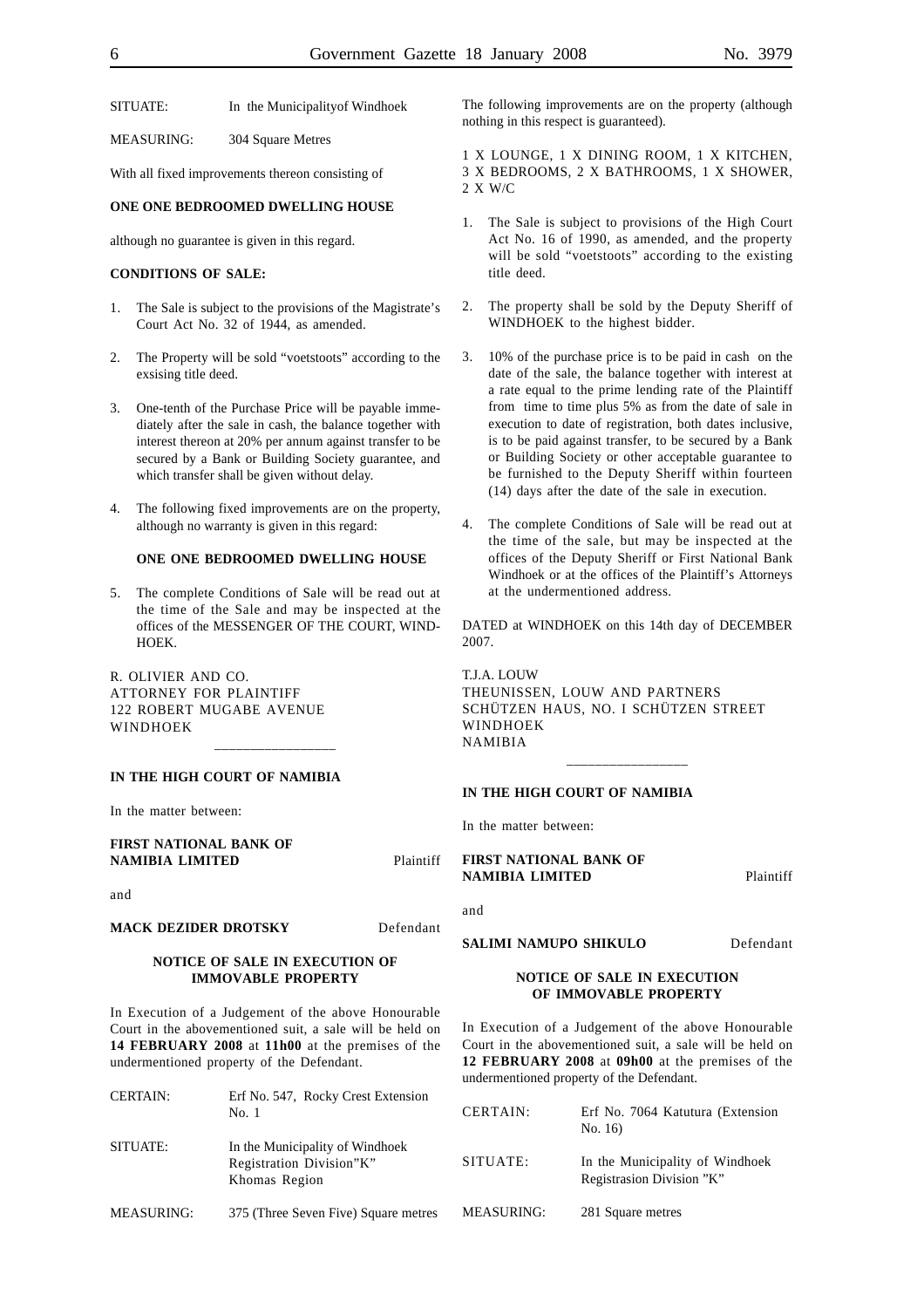The following improvements are on the property (although nothing in this respect is guaranteed).

1 X LOUNGE, 1 X KITCHEN, 3 X BEDROOMS, 1 X SHOWER, I X W/C. OUTBUILDING: 1 X STOREROOM, 1 X BATHROOM/- W/C

- 1. The Sale is subject to provisions of the High Court Act No. 16 of 1990, as amended, and the property will be sold "voetstoots" according to the existing title deed.
- 2. The property shall be sold by the Deputy Sheriff of WINDHOEK to the highest bidder.
- 3. 10% of the purchase price is to be paid in cash on the date of the sale, the balance together with interest at a rate equal to the prime lending rate of the Plaintiff from time to time plus 5% as from the date of sale in execution to date of registration, both dates inclusive, is to be paid against transfer, to be secured by a Bank or Building Society or other acceptable guarantee to be furnished to the Deputy Sheriff within fourteen (14) days after the date of the sale in execution.
- 4. The complete Conditions of Sale will be read out at the time of the sale, but may be inspected at the offices of the Deputy Sheriff or First National Bank Windhoek or at the offices of the Plaintiff's Attorneys at the undermentioned address.

DATED at WINDHOEK on this 5th day of DECEMBER 2007.

\_\_\_\_\_\_\_\_\_\_\_\_\_\_\_\_\_

T.J.A. LOUW THEUNISSEN, LOUW AND PARTNERS SCHÜTZEN HAUS, NO. 1 SCHÜTZEN STREET WINDHOEK NAMIBIA

**IN THE HIGH COURT OF NAMIBIA**

In the matter between:

**FIRST NATIONAL BANK OF NAMIBIA LIMITED** Plaintiff

and

**ELLEN MARA ONESMUS** Defendant

#### **NOTICE OF SALE IN EXECUTION OF IMMOVABLE PROPERTY**

In Execution of a Judgement of the above Honourable Court in the abovementioned suit, a sale will be held on **12 FEBRUARY 2008** at **10h00** at the premises of the undermentioned property of the Defendant.

- CERTAIN: Erf No. 675 (A Portion of Erf No. 8 Dorado Park)
- SITUATE: In the Municipality of Windhoek Registration Division "K"
- MEASURING: 320 (Three Hundred and Twenty) Square metres

The following improvements are on the property (although nothing in this respect is guaranteed).

1 X LOUNGE, 1 X KITCHEN, 2 X BEDROOMS, 1 X BATHROOM, 1 X W/C

- The Sale is subject to provisions of the High Court Act No. 16 of 1990, as amended, and the property will be sold "voetstoots" according to the existing title deed.
- 2. The property shall be sold by the Deputy Sheriff of WINDHOEK to the highest bidder.
- 3. 10% of the purchase price is to be paid in cash on the date of the sale, the balance together with interest at a rate equal to the prime lending rate of the Plaintiff from time to time plus 5% as from the date of sale in execution to date of registration, both dates inclusive, is to be paid against transfer, to be secured by a Bank or Building Society or other acceptable guarantee to be furnished to the Deputy Sheriff within fourteen (14) days after the date of the sale in execution.
- 4. The complete Conditions of Sale will be read out at the time of the sale, but may be inspected beforehand at the offices of the Deputy Sheriff or First National Bank Windhoek or at the offices of the Plaintiff's Attorneys at the undermentioned address.

DATED at WINDHOEK on this 14th day of DECEMBER 2007.

T.J.A. LOUW THEUNISSEN, LOUW AND PARTNERS SCHÜTZEN HAUS, NO. 1 SCHÜTZEN STREET WINDHOEK NAMIBIA

#### **THE ALIENS ACT, 1937 NOTICE OF INTENTION OF CHANGE OF SURNAME**

\_\_\_\_\_\_\_\_\_\_\_\_\_\_\_\_\_

I, **IMMANUEL NGHITUWAMATA,** residing at Suiderhof Base, and employed as a Soldier, intend applying to the Minister of Home Affairs for authority under section 9 of the Aliens Act, 1937, to assume the surname **KLEOPAS** for the reasons that **NGHITUWAMATA** is my father's first name.

I previously bore the name **IMMANUEL NGHITUWA-MATA.**

Any person who objects to my assumption of the said surname of **KLEOPAS** should as soon as may be lodge his or her objection, in writing, with a statement of his or her reasons therefor, with the Magistrate of Windhoek.

**I. NGHITUWAMATA P.O. BOX 80517 OLYMPIA** \_\_\_\_\_\_\_\_\_\_\_\_\_\_\_\_\_